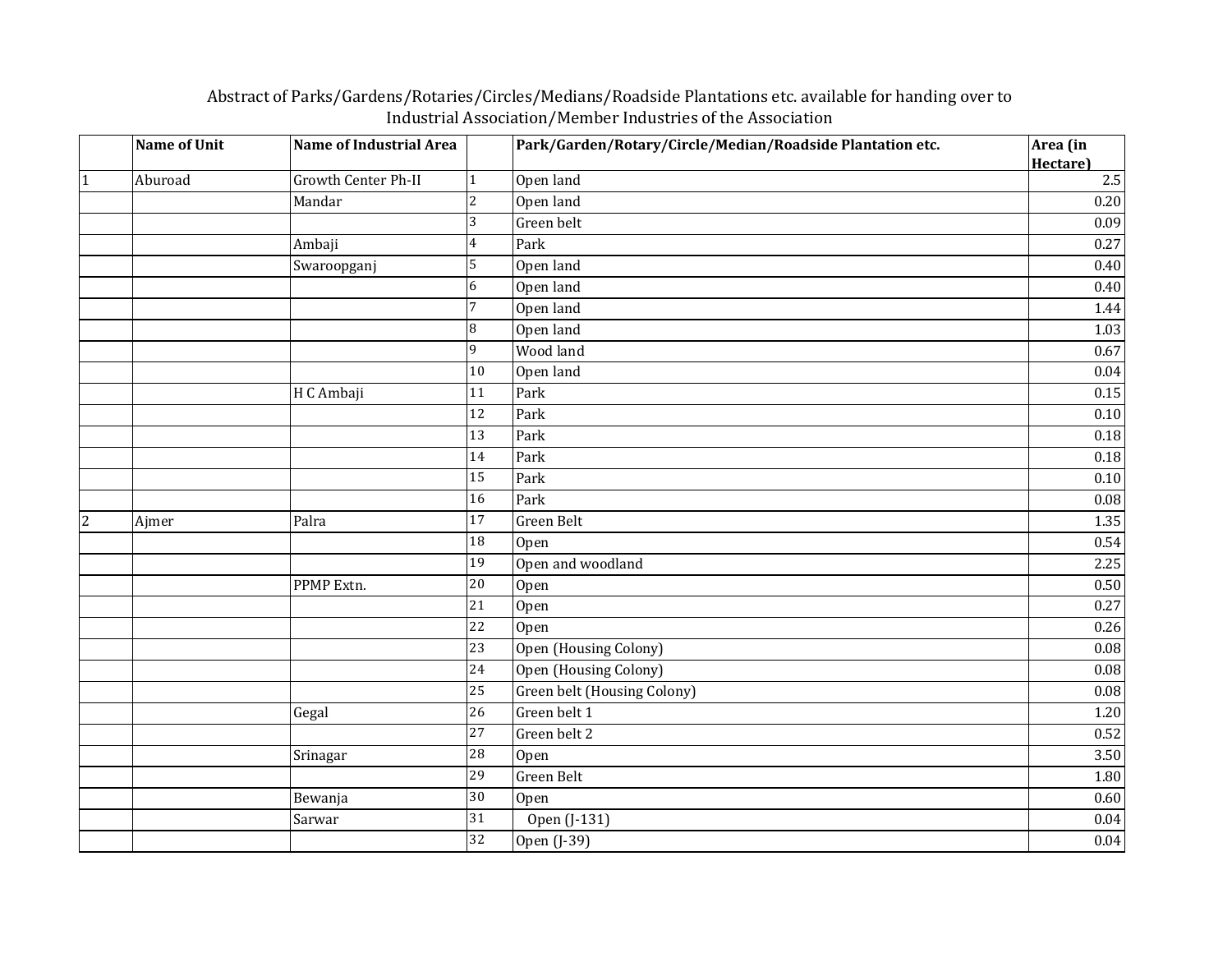|   |       |                    | 33              | Green belt 1                                          | 0.14 |
|---|-------|--------------------|-----------------|-------------------------------------------------------|------|
|   |       |                    | 34              | Green belt 2                                          | 0.38 |
|   |       |                    | 35              | Green belt 3                                          | 0.25 |
|   |       | Kekri              | 36              | Green belt 1                                          | 0.32 |
|   |       |                    | 37              | Open                                                  | 0.30 |
|   |       | Sawar              | 38              | Green belt 1                                          | 0.84 |
|   |       | Beawar I           | 39              | Open land in Commercial Complex                       | 0.16 |
|   |       | Beawar II          | 40              | Open land along NH reserved for dense Tree plantation | 0.20 |
|   |       | <b>Bijay Nagar</b> | 41              | Open land near Plot No. G-42                          | 0.15 |
|   |       | Kishangarh III     | 42              | Open land near Plot No. E-199                         | 0.28 |
|   |       |                    | 43              | Open land near Plot No. E-2                           | 0.78 |
|   |       | Kishangarh IV      | 44              | Open land near Plot No. E-345                         | 0.75 |
|   |       |                    | 45              | Open land near Plot No. H1-162                        | 0.80 |
|   |       | Kishangarh V       | $\overline{46}$ | Open land near SP-27                                  | 1.30 |
| 3 | Alwar |                    | 47              | Near plot no. 625 to 630B                             | 1.75 |
|   |       |                    | 48              | Near plot no. B-65 to B-67                            | 2.10 |
|   |       |                    | 49              | Near plot no. E-613, 614                              | 0.41 |
|   |       |                    | 50              | Near plot no. F-603, 606                              | 0.41 |
|   |       |                    | 51              | Near plot no. G1-487 and 488                          | 0.69 |
|   |       |                    | $\overline{52}$ | Near plot no. 749-746                                 | 0.09 |
|   |       |                    | 53              | Near plot no. B-536 to 539                            | 2.81 |
|   |       |                    | 54              | Agro food park Near plot No. 179-175                  | 1.13 |
|   |       |                    | 55              | Agro food park Near plot No. 108-111                  | 1.60 |
|   |       |                    | 56              | Agro food park Near plot No. 107                      | 0.89 |
|   |       |                    | 57              | Near plot no. F-108-101B                              | 1.23 |
|   |       |                    | 58              | Near plot no. E-160-164B                              | 1.63 |
|   |       |                    | 59              | Engineering college green blet                        | 0.26 |
|   |       |                    | 60              | Near plot no. F-447A                                  | 0.22 |
|   |       |                    | 61              | Near plot no. 460H                                    | 0.14 |
|   |       |                    | 62              | Dhaba complex near Daulat hotel                       | 0.12 |
|   |       |                    | 63              | Office complex in front of SP-2 & SP-3                | 0.15 |
|   |       |                    | 64              | Office Complex in front of A-116                      | 0.04 |
|   |       |                    | 65              | Office Complex in front of plot no. B-20 to B-24      | 0.23 |
|   |       |                    | 66              | Khairthal park near SPL-1                             | 0.20 |
|   |       |                    | 67              | Rajgarh park-1                                        | 0.22 |
|   |       |                    | 68              | Rajgarh park-2                                        | 0.19 |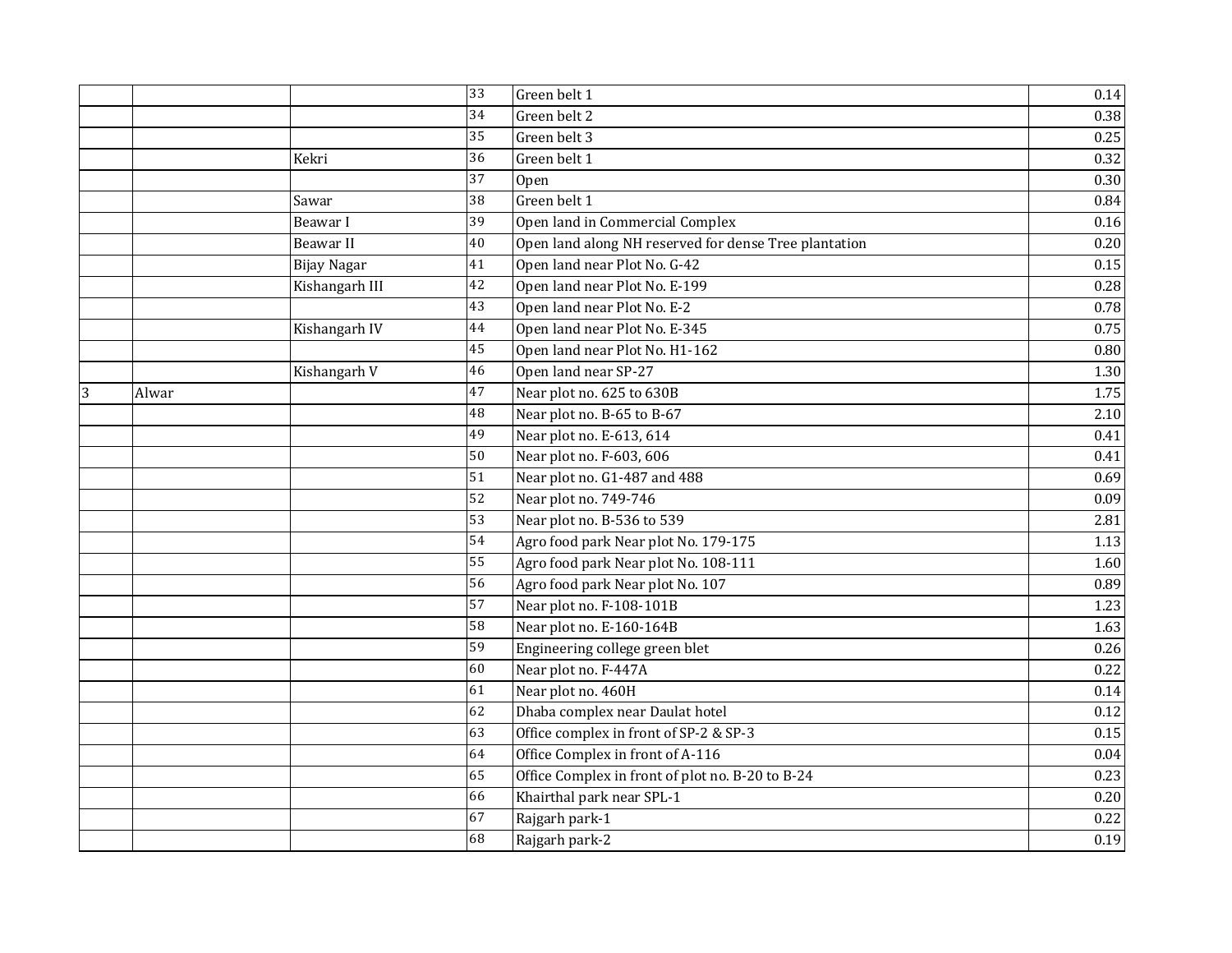|                |                 |                            | 69              | Road in front of SP-2 to SP-5, South East Zone Extension          | $0.07\,$         |
|----------------|-----------------|----------------------------|-----------------|-------------------------------------------------------------------|------------------|
|                |                 |                            | 70              | Road in front of A-315 to A-326, MIA                              | 0.12             |
| $\overline{4}$ | <b>Balotra</b>  | NIL                        |                 |                                                                   |                  |
| 5              | Banswara        | Peepalwa                   | $71\,$          | Road 1 & 2                                                        |                  |
|                |                 | Thikariya                  | $\overline{72}$ | Road 1 & 5                                                        |                  |
| 6              | Bharatpur       | <b>NIL</b>                 |                 |                                                                   |                  |
| 7              | <b>Bhilwara</b> | Growth Center Hamirgarh 73 |                 | Open Space near 452 (A)                                           | $0.85\,$         |
|                |                 |                            | 74              | Open Space in Residential Block                                   | 0.20             |
|                |                 |                            | 75              | Open Space in Residential Block along 45.00 Mtr Road              | 0.60             |
|                |                 |                            | 76              | Open Space Near Railway Line                                      | 1.60             |
|                |                 | Biliya Phase I, II, III    | 77              | Open Space Near Plot No. G-230                                    | 0.20             |
| 8              | Bhiwadi I       | Bhiwadi                    | 78              | Open near plot no. F-3 (RHB)                                      | 0.08             |
|                |                 |                            | 79              | Wood land near plot 812/54, 55A                                   | 0.23             |
|                |                 |                            | 80              | Park near Commercial Complex Samtal Zone (UIT)                    | $0.07\,$         |
|                |                 |                            | 81              | Park near ESI RIICO Chowk                                         | 0.16             |
|                |                 |                            | 82              | Park near plot no. SP 288-289                                     | 0.98             |
|                |                 |                            | 83              | Open near F-123                                                   | 0.87             |
|                |                 |                            | 84              | Open near CFC Bhawan Sohna Road                                   | 0.45             |
|                |                 |                            | 85              | Open near H-874                                                   | 0.26             |
|                |                 |                            | 367             | <b>UCC</b> Mewar Industrial Area                                  |                  |
|                |                 |                            | 86              | Median, central verge, road side near plot no. F-588 to F-596     | $0.5 \text{ km}$ |
|                |                 |                            | 87              | Median, central verge, road side near plot no. F-347 to F-665     | $0.4 \text{ km}$ |
|                |                 |                            | 88              | Median, central verge, road side near plot no. B-825 to A-912     | $0.3 \text{ km}$ |
|                |                 | Rampur Mundana             | 89              | Open near G-1282 A                                                | 0.18             |
|                |                 |                            | 90              | Open near H1-1397-1408                                            | 0.52             |
|                |                 | Kaharani                   | 91              | Open near RD-90 to 93 Residential colony                          | 0.05             |
|                |                 |                            | 92              | Open near H-12 (M)                                                | 0.16             |
|                |                 |                            | 93              | Open near G1-67 to 70                                             | 0.75             |
|                |                 |                            | 94              | Open near F-129-130                                               | 0.54             |
|                |                 |                            | 95              | Open near SP-261 (A)                                              | 0.63             |
|                |                 |                            | 96              | Open near G1-171 G and H and STP                                  | 1.57             |
|                |                 |                            | 97              | Open near plot no. H1-203 to 206                                  | 0.31             |
|                |                 |                            | 98              | Median, central verge, road side near plot no. SP-6 to commercial | 0.70 km          |
|                |                 |                            | 99              | Median, central verge, road side near plot no. A-14 to A-48       | 1.50 km          |
|                |                 |                            | 100             | Median, central verge, road side near plot no. A-6 A to A-6 C     | 0.25 km          |
| 9              | Bhiwadi II      | Tapukara                   | 101             | Open in front of village Burehda and back side of Honda Plant     | 0.58             |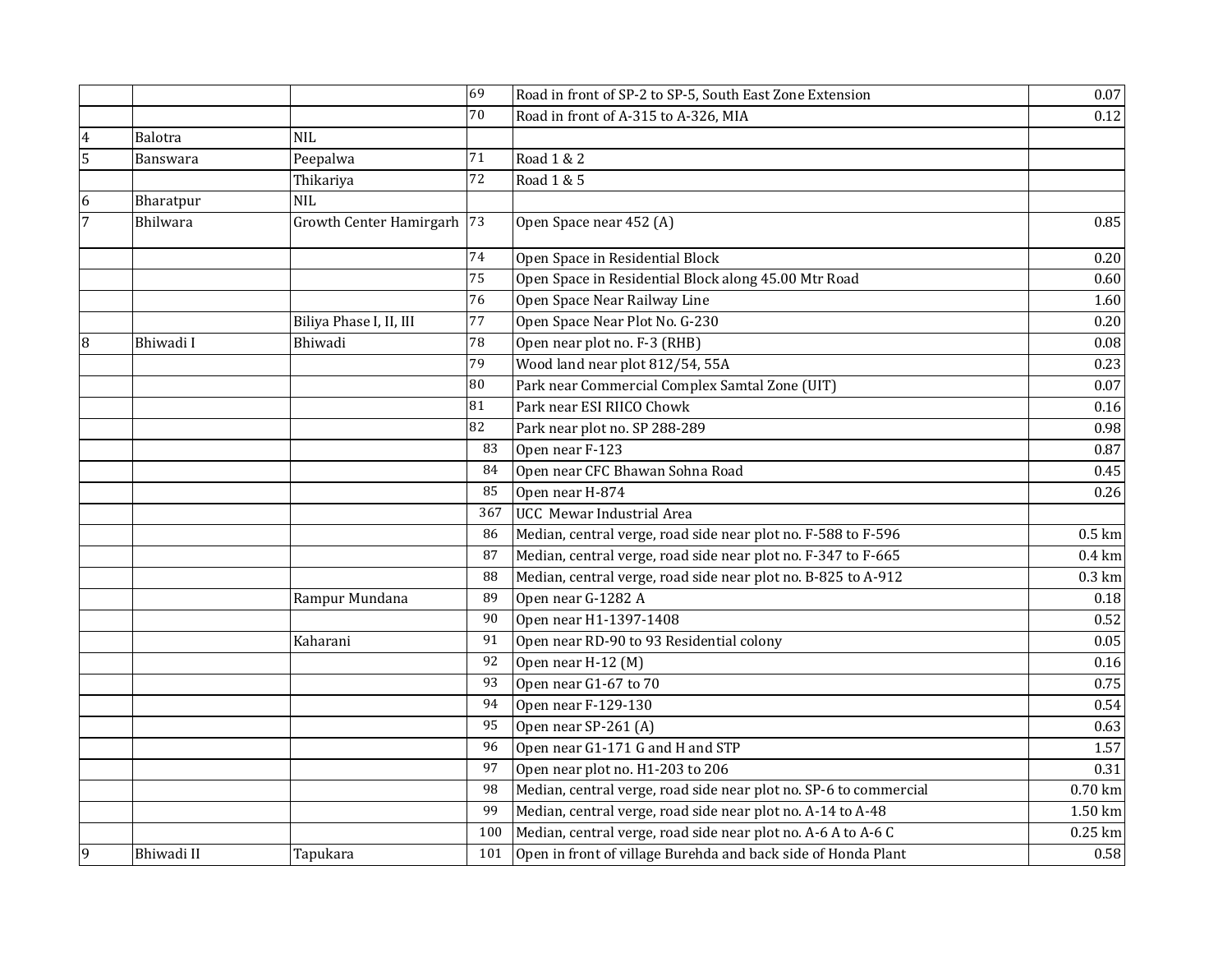|    |                |                  | 102 | Green Buffer in south side of SP1-D on Tapukra-Budhi Bawal Road     | 1.25     |
|----|----------------|------------------|-----|---------------------------------------------------------------------|----------|
|    |                | Chopanki         | 103 | Open in front of plot no. E-513-514                                 | 0.74     |
|    |                |                  | 104 | Open in front of plot no. E-37 E-38 on 60 m wide road               | 0.62     |
|    |                |                  | 105 | Open in front of plot no. G1-68 to G1-73                            | 0.93     |
|    |                |                  | 106 | Open in front of plot no. H1-228 to H1-234                          | 0.96     |
|    |                |                  | 107 | Green buffer in south side of plot no. Sp1-971 on Nuh Tapukara Road | 1.60     |
|    |                |                  | 108 | Rotary near plot no. SP1-971                                        | 0.12     |
|    |                | Pathredi         | 109 | Open in front of plot no. SP3-803                                   | 1.86     |
|    |                |                  | 110 | Green Buffer along Nuh Tapukara road                                | 9.00     |
|    |                |                  | 111 | Open in north side of plot no. E-902-904                            | 0.80     |
|    |                |                  | 112 | Rotary in front of lot no. SP1-892-893                              | 0.45     |
|    |                | Khushkhera       | 113 | Open in front of plot no. G1-273-274                                | 0.30     |
|    |                |                  | 114 | Open near plot no. SP-9                                             | 0.05     |
|    |                |                  | 115 | Park near commercial complex weigh bridge                           | 0.19     |
|    |                |                  | 116 | Park near commercial complex weigh bridge                           | 0.19     |
|    |                |                  | 117 | Woodland back of plot no. SPA-1 on 45m road                         | 2.50     |
|    |                |                  | 118 | Open North side of H1-477 to 483                                    | 0.45     |
| 10 | <b>Bikaner</b> | Karni Phase I    | 119 | Between HwWAnd F-1                                                  | 0.12     |
|    |                |                  | 120 | Between HW And RSEB                                                 | 0.61     |
|    |                |                  | 121 | Between HW And WSS                                                  | 0.2      |
|    |                |                  | 122 | Near E-129 To E-136                                                 | 1.21     |
|    |                |                  | 123 | Near G1-64                                                          | 1.14     |
|    |                |                  | 124 | Near G1-87                                                          | 0.08     |
|    |                |                  | 125 | Near G1-83                                                          | $0.07\,$ |
|    |                |                  | 126 | Near RC E-50                                                        | 0.1      |
|    |                |                  | 127 | Near RC A-1                                                         | $0.07\,$ |
|    |                | <b>SGC Karni</b> | 128 | Near H-416                                                          | 0.55     |
|    |                |                  | 129 | Near J-356                                                          | 0.43     |
|    |                |                  | 130 | Near H-200                                                          | 0.87     |
|    |                | Karni Phase II   | 131 | Near F-206                                                          | 1.6      |
|    |                | Khara            | 132 | <b>RC A-1 To A-11</b>                                               | 0.55     |
|    |                |                  | 133 | RC B-18 To Hotel                                                    | 1.55     |
|    |                |                  |     | 134 Near RC B-47                                                    | 0.04     |
|    |                |                  |     | 135 Near RC C-67                                                    | 0.06     |
|    |                |                  | 136 | Near RC C-120                                                       | 0.28     |
|    |                |                  |     | 137 Near RC B-144                                                   | 0.35     |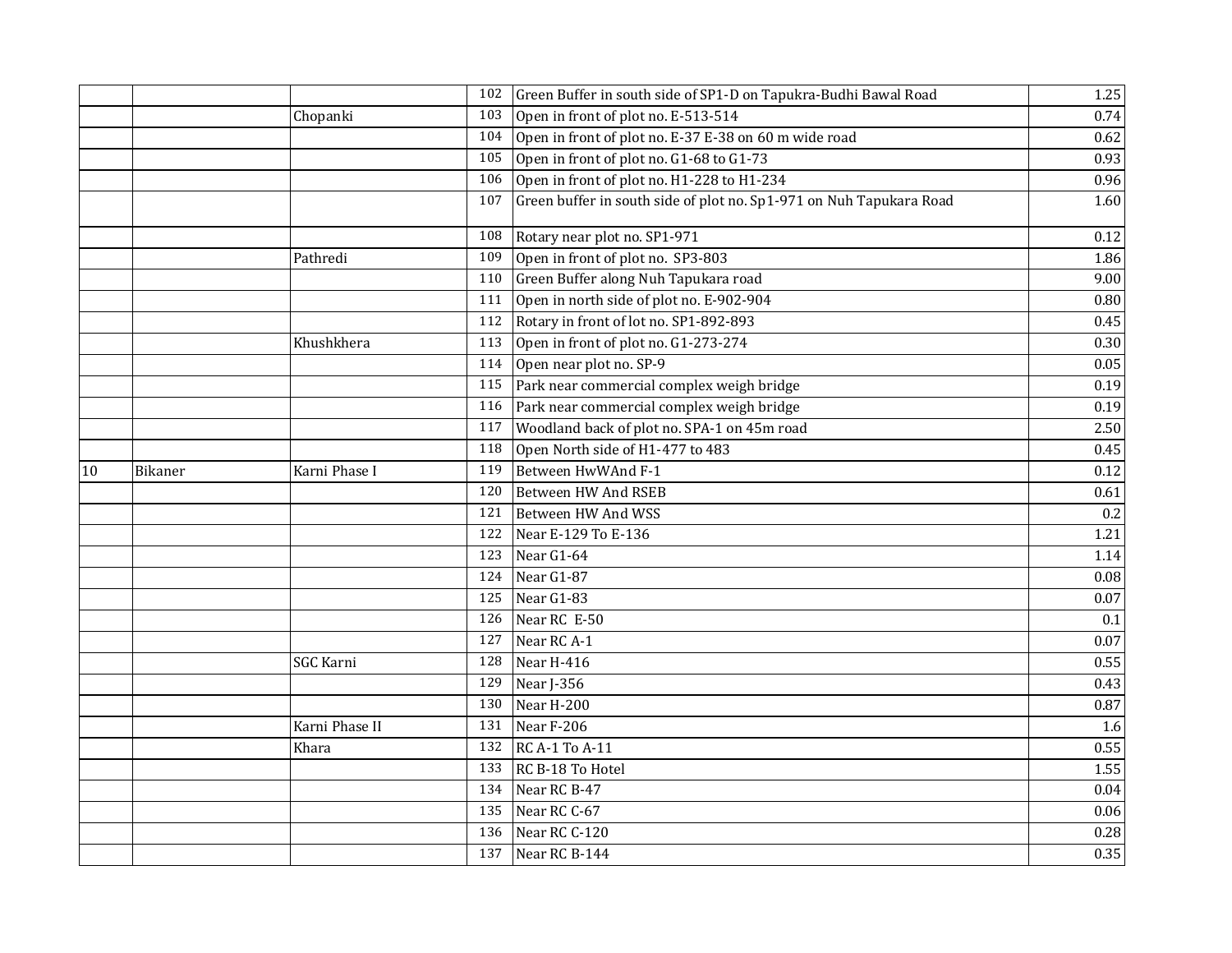| Near E-83<br>3.07<br>138<br>Near F-343<br>139<br>1.66<br><b>Hotel To Nursing Home</b><br>0.57<br>140<br>Near A-279 To A-282<br>141<br>0.84<br>Near Association Office To B-182<br>142<br>0.96<br>Near Association Office To RIICO Office<br>143<br>0.64<br>Near $G1-111$<br>Loonkaransar<br>144<br>1.16<br>Near Residential Colony<br>0.67<br>Karni Extension<br>145<br>146<br>Near H1-94<br>0.05<br>Napasar<br>Near RC C-54<br>Bichhwal<br>147<br>0.13<br>Near SWM C-152<br>148<br>0.21<br>Near SWM C-76<br>149<br>0.21<br>Nokha Extn.<br>150<br>Near G1-20<br>0.16<br>Boranada Phase III<br>151<br>Open Land Near Plot No. H-293<br>0.80<br>11<br>Boranada<br>152<br>Rotary Circle Near 220 KV GSS<br>Boranada Phase IV<br>0.07<br>153 |
|------------------------------------------------------------------------------------------------------------------------------------------------------------------------------------------------------------------------------------------------------------------------------------------------------------------------------------------------------------------------------------------------------------------------------------------------------------------------------------------------------------------------------------------------------------------------------------------------------------------------------------------------------------------------------------------------------------------------------------------|
|                                                                                                                                                                                                                                                                                                                                                                                                                                                                                                                                                                                                                                                                                                                                          |
|                                                                                                                                                                                                                                                                                                                                                                                                                                                                                                                                                                                                                                                                                                                                          |
|                                                                                                                                                                                                                                                                                                                                                                                                                                                                                                                                                                                                                                                                                                                                          |
|                                                                                                                                                                                                                                                                                                                                                                                                                                                                                                                                                                                                                                                                                                                                          |
|                                                                                                                                                                                                                                                                                                                                                                                                                                                                                                                                                                                                                                                                                                                                          |
|                                                                                                                                                                                                                                                                                                                                                                                                                                                                                                                                                                                                                                                                                                                                          |
|                                                                                                                                                                                                                                                                                                                                                                                                                                                                                                                                                                                                                                                                                                                                          |
|                                                                                                                                                                                                                                                                                                                                                                                                                                                                                                                                                                                                                                                                                                                                          |
|                                                                                                                                                                                                                                                                                                                                                                                                                                                                                                                                                                                                                                                                                                                                          |
|                                                                                                                                                                                                                                                                                                                                                                                                                                                                                                                                                                                                                                                                                                                                          |
|                                                                                                                                                                                                                                                                                                                                                                                                                                                                                                                                                                                                                                                                                                                                          |
|                                                                                                                                                                                                                                                                                                                                                                                                                                                                                                                                                                                                                                                                                                                                          |
|                                                                                                                                                                                                                                                                                                                                                                                                                                                                                                                                                                                                                                                                                                                                          |
|                                                                                                                                                                                                                                                                                                                                                                                                                                                                                                                                                                                                                                                                                                                                          |
|                                                                                                                                                                                                                                                                                                                                                                                                                                                                                                                                                                                                                                                                                                                                          |
| Rotary Circle Near RIICO Office, Plot No.<br>Boranada EPIP<br>0.19                                                                                                                                                                                                                                                                                                                                                                                                                                                                                                                                                                                                                                                                       |
| Open Land Near Plot No. H1-214<br>154<br>0.56<br>Boranada Ind. Park (BIP)                                                                                                                                                                                                                                                                                                                                                                                                                                                                                                                                                                                                                                                                |
| 155<br>Open Land Near Plot No. G-141<br>0.76                                                                                                                                                                                                                                                                                                                                                                                                                                                                                                                                                                                                                                                                                             |
| Diamond Rotary Circle Near Plot No. F-288, F-298 & Services<br>156<br>0.80                                                                                                                                                                                                                                                                                                                                                                                                                                                                                                                                                                                                                                                               |
| Central verge/medians from Services to D-79<br>500 m<br>157<br>12<br>Ghiloth<br>Ghiloth                                                                                                                                                                                                                                                                                                                                                                                                                                                                                                                                                                                                                                                  |
| long 25 m                                                                                                                                                                                                                                                                                                                                                                                                                                                                                                                                                                                                                                                                                                                                |
| wide                                                                                                                                                                                                                                                                                                                                                                                                                                                                                                                                                                                                                                                                                                                                     |
| Central verge/medians from plot no. SP2-119 to SP2-121<br>500 m<br>158                                                                                                                                                                                                                                                                                                                                                                                                                                                                                                                                                                                                                                                                   |
| long 25 m                                                                                                                                                                                                                                                                                                                                                                                                                                                                                                                                                                                                                                                                                                                                |
| wide                                                                                                                                                                                                                                                                                                                                                                                                                                                                                                                                                                                                                                                                                                                                     |
| Central verge/medians from plot no. SP5-132 to SP1-133<br>500 m<br>159                                                                                                                                                                                                                                                                                                                                                                                                                                                                                                                                                                                                                                                                   |
| long 25 m                                                                                                                                                                                                                                                                                                                                                                                                                                                                                                                                                                                                                                                                                                                                |
| wide                                                                                                                                                                                                                                                                                                                                                                                                                                                                                                                                                                                                                                                                                                                                     |
| ROW of approach to IA Ghiloth<br>7 km<br>160                                                                                                                                                                                                                                                                                                                                                                                                                                                                                                                                                                                                                                                                                             |
| Rotary on Approach from NH-8<br>161                                                                                                                                                                                                                                                                                                                                                                                                                                                                                                                                                                                                                                                                                                      |
| Open space near plot no. 787<br>162<br>13<br>0.31<br>Sitapura<br>Sitapura                                                                                                                                                                                                                                                                                                                                                                                                                                                                                                                                                                                                                                                                |
| Woodland near plot no. 798<br>163<br>0.16                                                                                                                                                                                                                                                                                                                                                                                                                                                                                                                                                                                                                                                                                                |
| Woodland near plot no. 811<br>164<br>0.50                                                                                                                                                                                                                                                                                                                                                                                                                                                                                                                                                                                                                                                                                                |
| Woodland near plot no. 302<br>165<br>0.89                                                                                                                                                                                                                                                                                                                                                                                                                                                                                                                                                                                                                                                                                                |
| Woodland near plot no. 614<br>0.28<br>166                                                                                                                                                                                                                                                                                                                                                                                                                                                                                                                                                                                                                                                                                                |
| Open space near plot no. 911 to 916<br>$0.80\,$<br>Sitapura III<br>167                                                                                                                                                                                                                                                                                                                                                                                                                                                                                                                                                                                                                                                                   |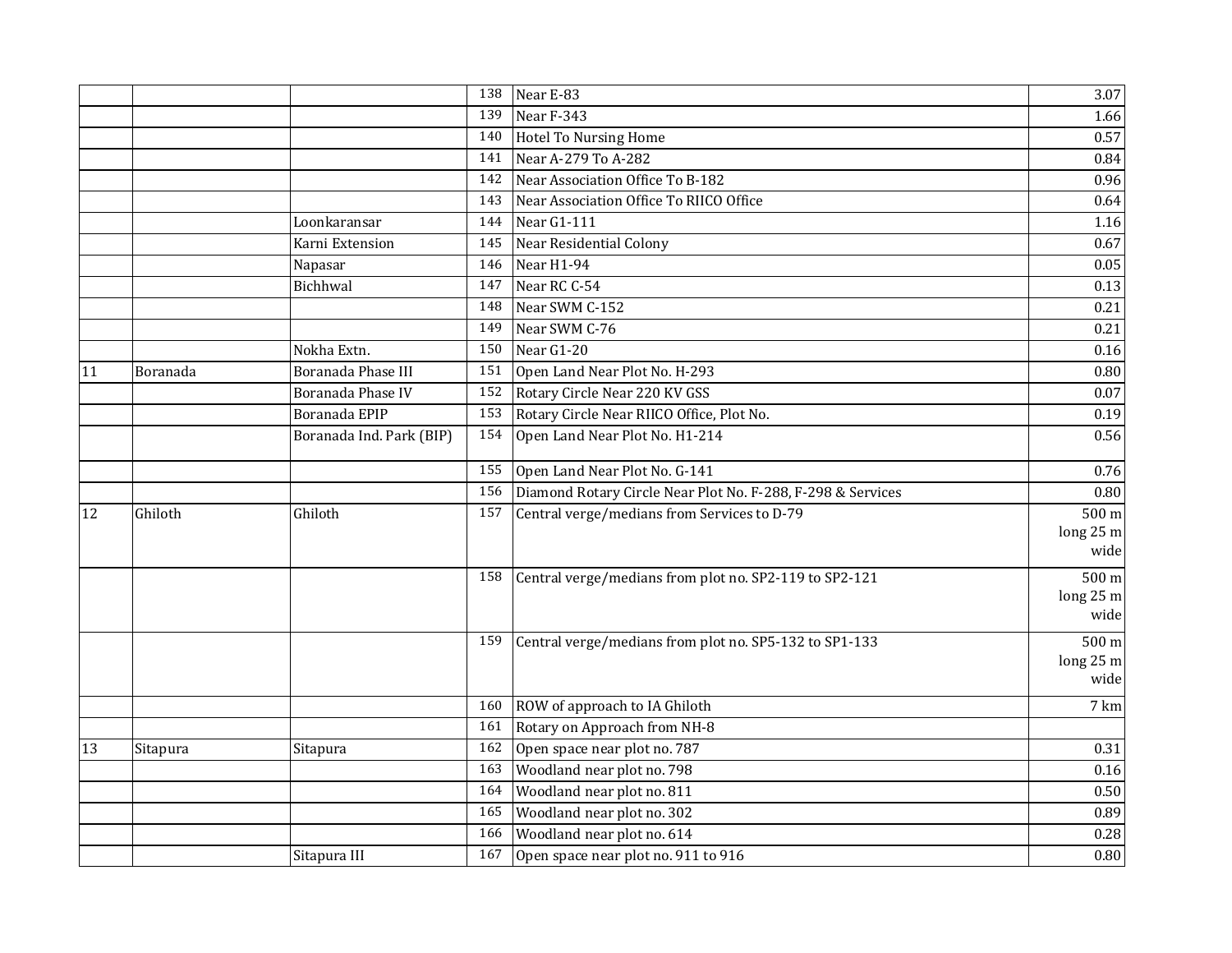|    |                |                  |     | 168 Open space near plot no. 910 & 923                              | 0.416    |
|----|----------------|------------------|-----|---------------------------------------------------------------------|----------|
|    |                |                  | 169 | Open space in front of plot no. 1269                                | 0.35     |
|    |                |                  | 170 | Open space in front of plot no. 1282                                | 0.15     |
|    |                | Sitapura IV      | 171 | Green Buffer near Tonk road                                         | 2.00     |
|    |                |                  | 172 | Plantation along road near plot no. SPL-5 to IP-2 near Railway line | $1.00\,$ |
|    |                | EPIP             | 173 | Median in front RIICO Office to Fire Station                        | 1.05     |
|    |                |                  | 174 | Median from Association Building to plot no. E-95                   | 0.65     |
| 14 | Jaipur (North) | Renwal           | 175 | Open opposite to plot no. G-111                                     | 0.84     |
|    |                |                  | 176 | Open near GSS                                                       | 0.29     |
| 15 | Jaipur (Rural) | Bagru Ext. Ph-II | 177 | <b>WSS</b>                                                          | 3.04     |
|    |                |                  | 178 | In front of G-60 to G1-63-64                                        | 0.49     |
|    |                |                  | 179 | Wood land                                                           | 5.03     |
|    |                |                  | 180 | In front of SR                                                      | 0.15     |
|    |                |                  | 181 | Sr-5 & SR-6                                                         | $0.01\,$ |
|    |                | Dudu             | 182 | H1-14-15                                                            | 0.17     |
|    |                |                  | 183 | In front of shops                                                   | 0.03     |
|    |                | Phulera          | 184 | In front of G1-30                                                   | 0.37     |
|    |                |                  | 185 | Opposite F-2                                                        | $0.04\,$ |
|    |                | Shahpura         | 186 | Opposite F-180-181                                                  | 0.37     |
|    |                |                  | 187 | Opposite G1-125                                                     | 0.18     |
|    |                |                  | 188 | Opposite G1-58                                                      | 0.18     |
|    |                |                  | 189 | Opposite F-44, 45, 46                                               | 0.57     |
|    |                |                  | 190 | Green belt along with main road                                     | 0.07     |
|    |                |                  | 191 | Opposite HP-1                                                       | 0.02     |
|    |                |                  | 192 | Opposite F-39                                                       | 0.02     |
|    |                |                  | 193 | Opposite shop S-44 to S-37                                          | $0.01\,$ |
|    |                |                  | 194 | Opposite S-13 to S-16                                               | 0.05     |
|    |                | Bindayaka        | 195 | In front of H-162 to 161                                            | $0.10\,$ |
|    |                |                  | 196 | In front of F-172, 175                                              | 0.11     |
|    |                |                  | 197 | H1-211-H215                                                         | 0.21     |
|    |                |                  | 198 | Talab                                                               | 0.51     |
|    |                |                  | 199 | In front of F-59 to F-61, 62, 63                                    | 0.81     |
|    |                |                  | 200 | <b>Wood land</b>                                                    | 6.31     |
|    |                |                  | 201 | Opposite F-131-132                                                  | 0.08     |
|    |                |                  | 202 | Opposite F-137                                                      | $0.04\,$ |
|    |                | Manpura Macheri  |     | 203 Along main road (Chandwaji to Chomu)                            | 2.18     |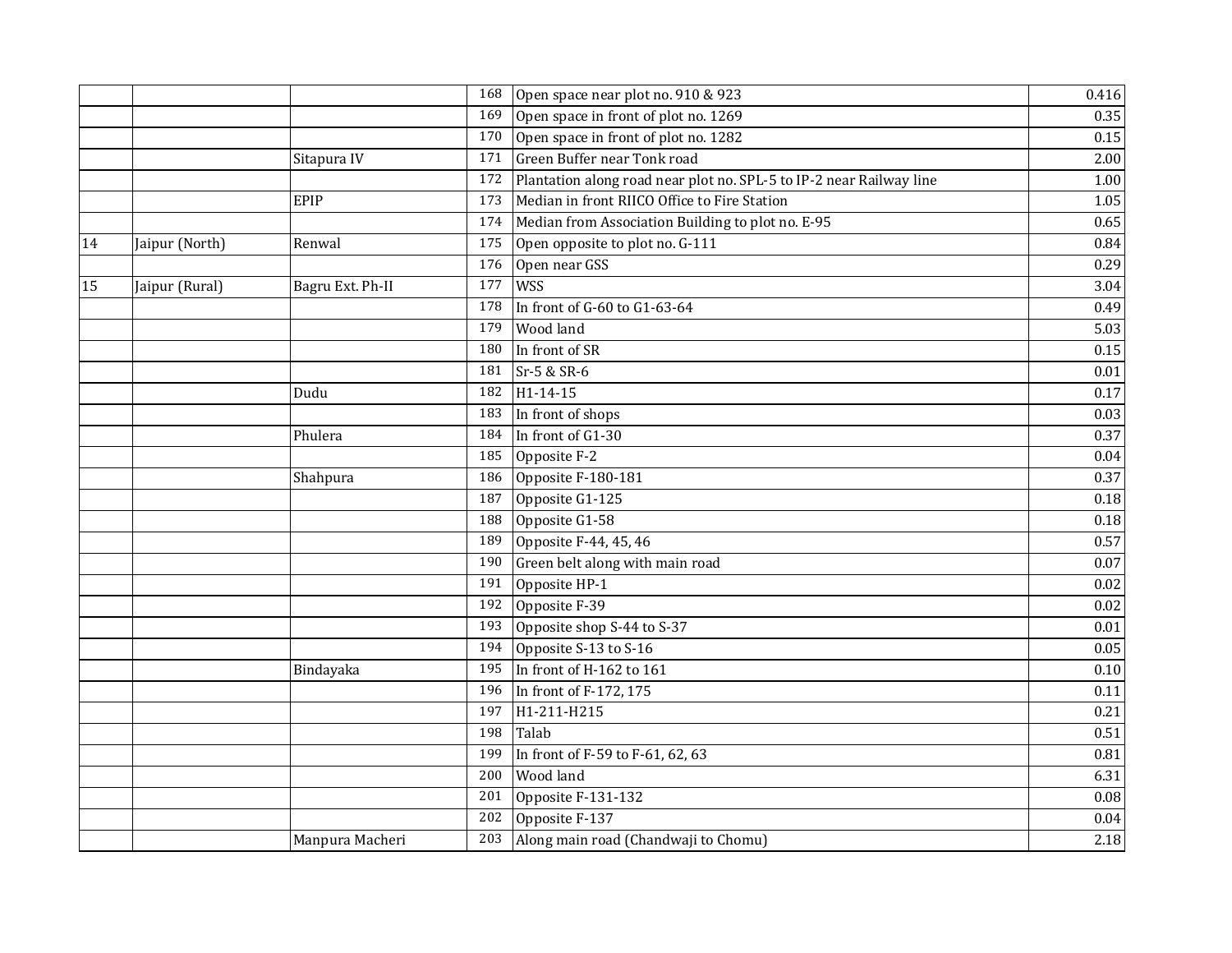|    |                 |                                  | 204 | Opposite F-12, E-13                             | 0.98  |
|----|-----------------|----------------------------------|-----|-------------------------------------------------|-------|
|    |                 |                                  | 205 | Opposite H-14 7 H1-14(A)                        | 0.19  |
| 16 | Jaipur South    | Malviya                          | 206 | Near Plot no. E-121 to E-123                    | 0.225 |
|    |                 |                                  | 207 | Near Plot no. F-15 to F-16                      | 0.11  |
|    |                 | Mansarovar                       | 208 | Near Plot no. G-211 to H-248                    | 1.10  |
|    |                 |                                  | 209 | Opposite SP12 to SP14                           | 1.10  |
|    |                 | Bassi                            | 210 | Opposite G1-104/156                             | 0.115 |
|    |                 |                                  | 211 | Along National Highway 11 (Green buffer zone)   | 1.60  |
|    |                 | <b>Apparel Park</b>              | 212 | Opposite H1-190 to H1-195                       | 0.06  |
|    |                 | Bagru Chhitroli                  | 213 | Opposite H1-111 to H1-114                       | 0.55  |
| 17 | <b>Ihalawar</b> | <b>Growth Centre</b>             | 214 | Approach road E-1 to Services                   |       |
|    |                 | <b>Growth Centre</b>             | 215 | Approach road N.H. to G1-416                    |       |
|    |                 | Growth Centre, Housing<br>Colony | 216 | Open Spaces Near C-150                          |       |
|    |                 | Growth Centre, Housing<br>Colony | 217 | Play Ground C-330                               |       |
|    |                 | Mama Bhanja Phase III            | 218 | Woodland near H-42                              |       |
| 18 | Jhunjhunu       | Jhunjhunu Phase I                | 219 | Park near plot no. A-1 to 11                    | 1.09  |
|    |                 |                                  | 220 | Park in commercial complex                      | 0.39  |
|    |                 | Jhunjhunu Phase II               | 221 | Park near plot no. 272 to 287                   | 0.21  |
| 19 | Jodhpur         |                                  |     |                                                 |       |
| 20 | Kota            | Indraprastha                     | 222 | Rotary at road no 5                             |       |
|    |                 | Indraprastha                     | 223 | Rotary Shriram Circle, near B-90                |       |
|    |                 | Indraprastha                     | 224 | ROW near BSNL at road no 2                      |       |
|    |                 | Indraprastha                     | 225 | Open Area near E-156(A)                         |       |
|    |                 | Indraprastha                     | 226 | Intersection at road no 5 and road no. 5-6 link |       |
|    |                 | Indraprastha                     | 227 | Open Area at road no. CP-1-2                    |       |
|    |                 | Indraprastha                     | 228 | Open Area at road no 6                          |       |
|    |                 | Indraprastha                     | 229 | Open Area in front of C-402 & 403               |       |
|    |                 | <b>Institutional Area Ranpur</b> | 230 | Road side In front of Plot No. IPB-18 to IPC-17 |       |
|    |                 | Kuber, Ranpur, Kota              | 231 | Road side In front of plot no. F-34 to F-25     |       |
|    |                 | Agro Food Park- II, Ranpur       | 232 | Green Belt Opposite Plot No. A-152 to G-229     |       |
|    |                 | Kuber (Extn.), Ranpur            | 233 | Open area In front of Plot No. F-280            |       |
|    |                 | Kuber (Extn.), Ranpur            |     | 234 Open area In front of plot no. F-241        |       |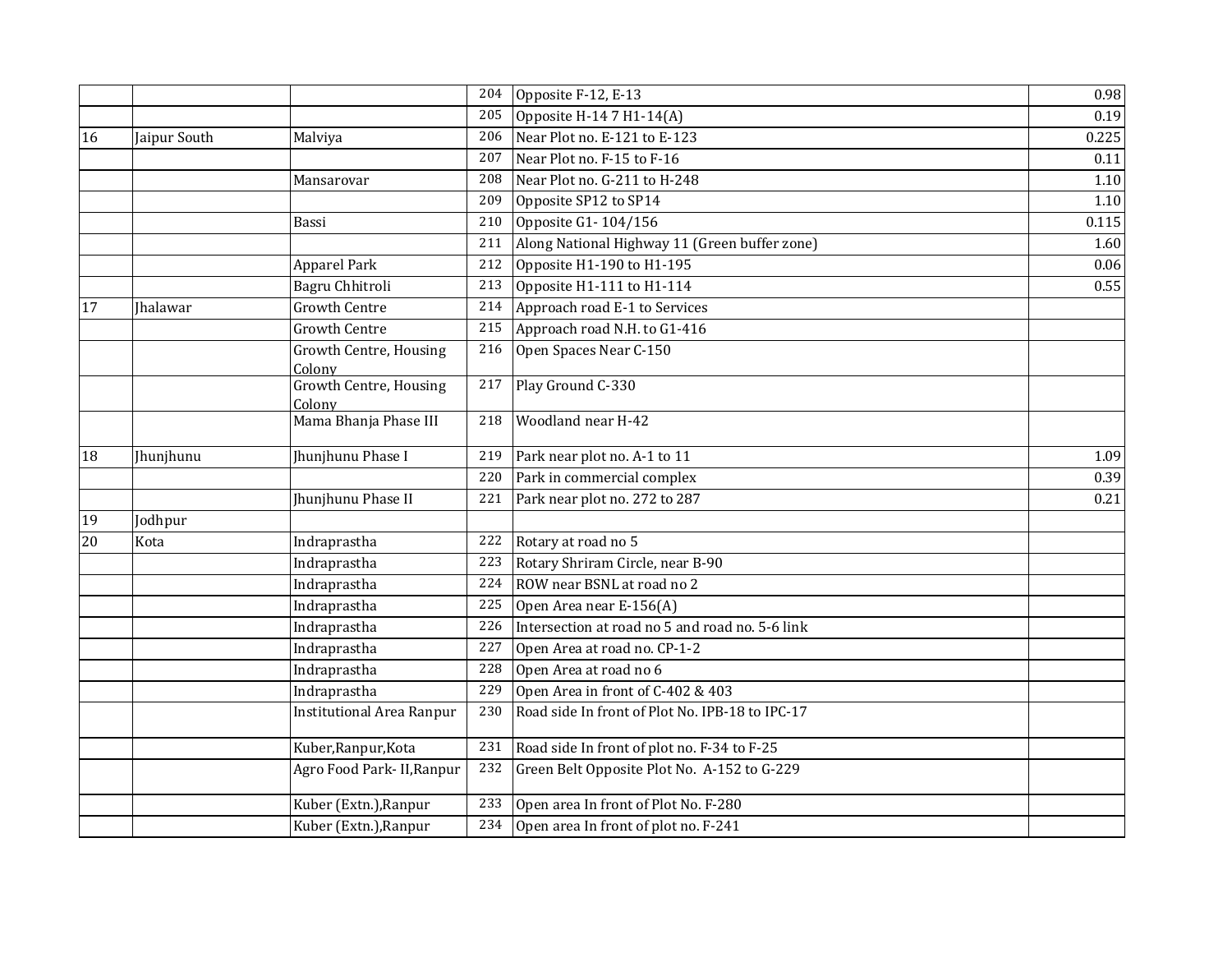|    |          | Sumerganj Mandi, Bundi |     | 235 Open space Near Plot No. H1-17     |          |
|----|----------|------------------------|-----|----------------------------------------|----------|
|    |          | Sumerganj Mandi, Bundi | 236 | Open space Near Plot No. G-23          |          |
|    |          | Hattipura, Bundi       | 237 | Open space Opp. Plot No. H1-34-35      |          |
|    |          | IID Centre, Baran      | 238 | Road side Plot No. G-174 to G-217      |          |
|    |          | IID Centre, Baran      | 239 | Road side Plot No. G-282 to G1253      |          |
| 21 | Nagaur   | Makrana                | 240 | Open                                   | $1.05\,$ |
|    |          | <b>IGC Parbatsar</b>   | 241 | Open                                   | 0.43     |
| 22 | Neemrana | EPIP                   | 242 | Unit Office                            | 0.28     |
|    |          |                        | 243 | G-54 to 57                             | 0.94     |
|    |          |                        | 244 | $G-188$                                | 0.62     |
|    |          | Neemrana II            | 245 | CC-2 (Along NH-8)                      | 0.44     |
|    |          |                        | 246 | SP-101 to 103 (Along NH-8)             | 2.76     |
|    |          |                        | 247 | SP2-104 to 107 (Along NH-8)            | 0.83     |
|    |          |                        | 248 | G1-176 to 180                          | 0.55     |
|    |          |                        | 249 | G1-120 to 128                          | 0.90     |
|    |          | Neemrana I             | 250 | Hotel M-II (Along NH-8)                | 0.71     |
|    |          |                        | 251 | SP-2(1) to SP-2(3) (Along NH-8)        | 1.96     |
|    |          |                        | 252 | SP-2(4) to Police Station (Along NH-8) | 2.13     |
|    |          |                        | 253 | Police station (Along NH-8)            | 0.11     |
|    |          |                        | 254 | $G-47$                                 | 0.62     |
|    |          |                        | 255 | $SP-2(6A)$                             | 0.09     |
|    |          |                        | 256 | $C-9(C)$                               | 1.68     |
|    |          |                        | 257 | <b>Fire Station</b>                    | 2.27     |
|    |          |                        | 258 | $SP-1-24$                              | 0.80     |
|    |          |                        | 259 | F-25 D, E                              | 0.17     |
|    |          |                        | 260 | $GH-1$                                 | 0.74     |
|    |          |                        | 261 | F-68 to CC-1 (Along Neemrana Village)  | 3.22     |
|    |          |                        | 262 | Institute-II                           | 0.42     |
|    |          |                        | 263 | $I-1$                                  | 0.38     |
|    |          |                        | 264 | $GH-2$                                 | 0.41     |
|    |          | NIC(M)                 | 265 | COM-136 to 143 (Along NH-8)            | 1.63     |
|    |          |                        | 266 | CO-135 (Along NH-8)                    | 1.18     |
|    |          |                        | 267 | SP-86 to 91 (A) (Along NH-8)           | 26.6     |
|    |          |                        | 268 | D of 90 m wide road                    | 0.52     |
|    |          |                        |     | 269 CP-1 to SP3-35 (Along NH-8)        | 5.45     |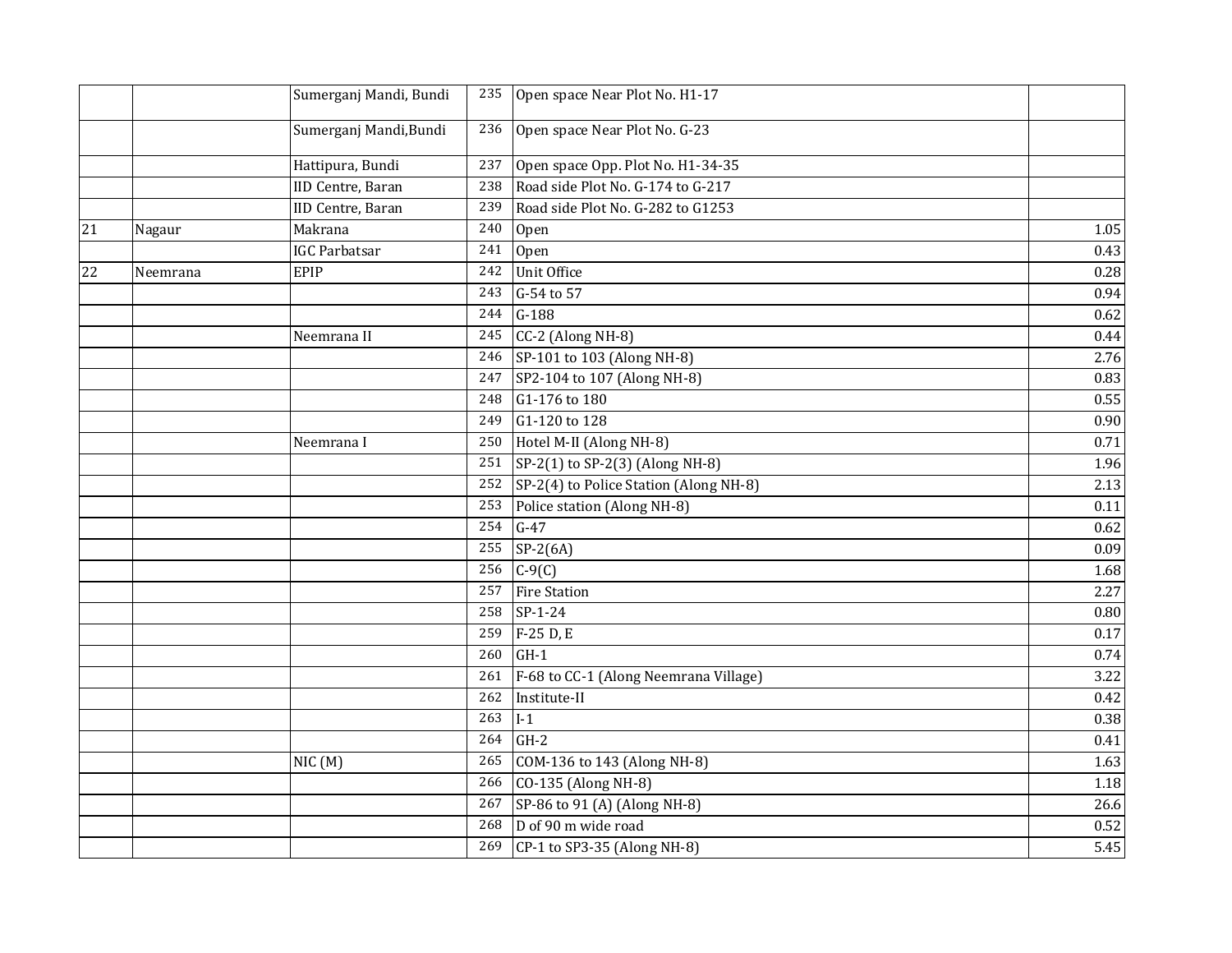|  |        |     | 270 SP-2-42, 43    | 1.98 |
|--|--------|-----|--------------------|------|
|  |        | 271 | SP-80, 81          | 4.21 |
|  |        |     | 272 SP-80, 81      | 2.57 |
|  |        |     | 273 SP2-82 to 84   | 7.81 |
|  |        |     | 274 SP2-96, 97     | 2.09 |
|  |        |     | 275 SP-91          | 3.16 |
|  |        |     | 276 SP2-114        | 1.08 |
|  |        | 277 | $E-120$            | 0.21 |
|  |        |     | 278 GH-236         | 1.51 |
|  | Behror | 279 | Residential Colony | 0.38 |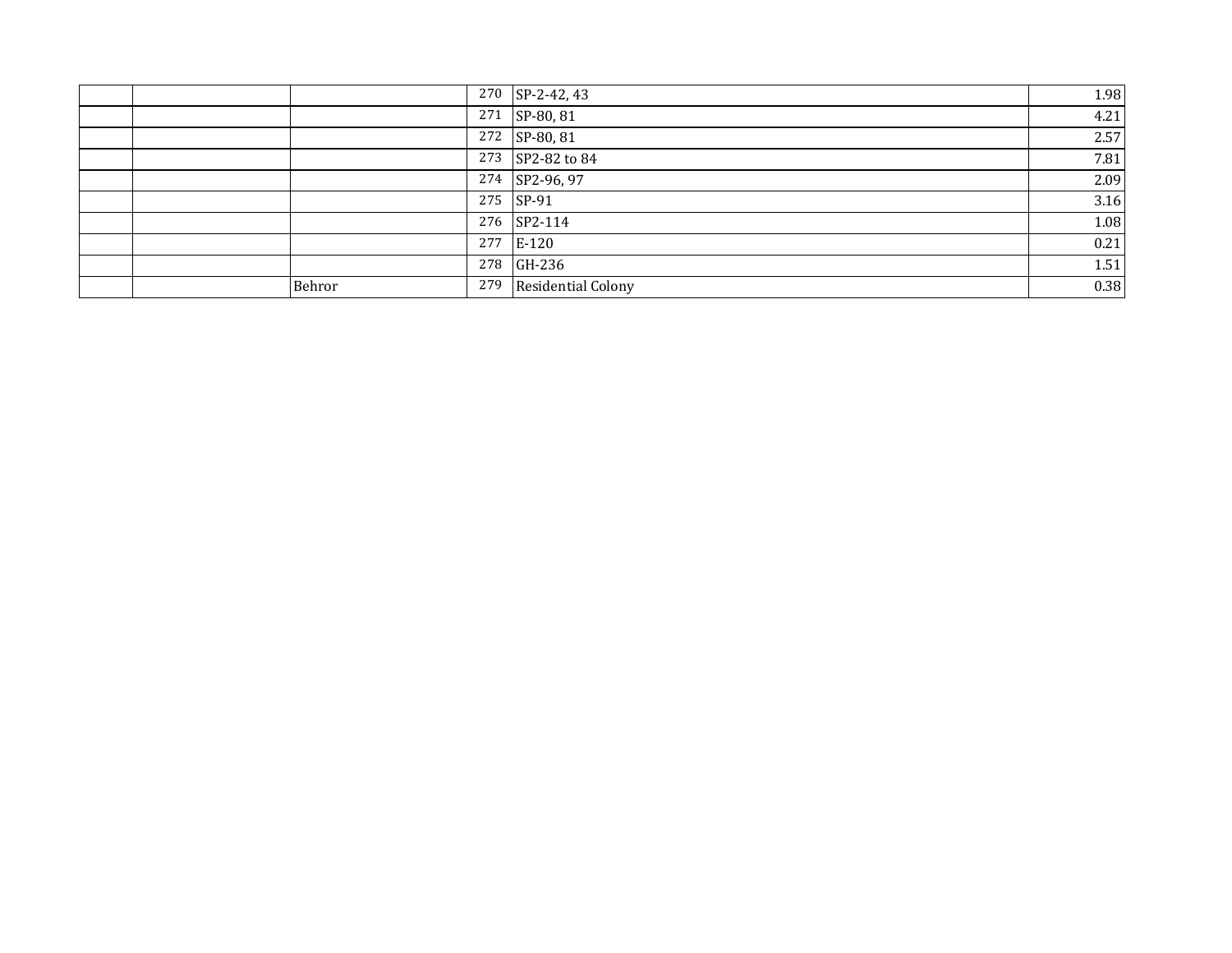|    |      |                  | 280              | G1-109 to 116             | 2.19                 |
|----|------|------------------|------------------|---------------------------|----------------------|
|    |      |                  | 281              | E-236, 237                | 0.76                 |
|    |      |                  | 282              | SCH-1(St. Xaviers School) | 0.75                 |
|    |      |                  | 283              | SCH-1(St. Xaviers School) | 0.28                 |
|    |      | Sotanala         | 284              | $C-20, 23$                | 1.44                 |
|    |      |                  | 285              | $G1-28(H)$                | 1.74                 |
|    |      |                  | 286              | $G-27$                    | 0.91                 |
|    |      |                  | 287              | Facilities                | 0.31                 |
|    |      |                  | 288              | Along NH-8                | 095                  |
|    |      |                  | 289              | Along NH-8                | 0.67                 |
|    |      | Keshwana         | 290              | $SP3-6$                   | 2.78                 |
| 23 | Pali | Pali Phase I     | $\overline{291}$ | Road side                 | 1.28 km              |
|    |      | Pali Phase II    | 292              | Road side                 | 1.70 km              |
|    |      | Pali Phase IV    | 293              | 8 Parks                   |                      |
|    |      |                  | 294              | Road side                 | 9.05 km              |
|    |      | Pali Ind. Estate | 295              | Road side                 | 1.00 km              |
|    |      | Mandia Road      | 296              | Park                      |                      |
|    |      | Punayata         | 297              | 2 Parks                   |                      |
|    |      |                  | 298              | Road side                 | 11.00 km             |
|    |      | Marwar junction  | 299              | Park                      |                      |
|    |      |                  | 300              | Road side                 | $0.60 \mathrm{km}$   |
|    |      | Bar              | 301              | 2 Parks                   |                      |
|    |      |                  | 302              | Road side                 | $\overline{1.00}$ km |
|    |      | Sumerpur         | $\overline{303}$ | Park                      |                      |
|    |      |                  | 304              | Road side                 | 3.00 km              |
|    |      | Sumerpur Estate  | 305              | Road side                 | 1.20 km              |
|    |      | Sojat I/II       | 306              | Road side                 | $0.50$ km            |
|    |      | Sojat III        | 307              | Park                      |                      |
|    |      |                  | 308              | Road side                 | 6.00 km              |
|    |      | Falna Zadri      | 309              | 3 Parks                   |                      |
|    |      |                  | 310              | Road side                 | 6.00 km              |
|    |      | Nayagaon         | 311              | 4 Parks                   |                      |
|    |      |                  | $\overline{312}$ | Road Side                 | 40.60 km             |
|    |      | <b>Bhinmal</b>   | 313              | 3 Parks                   |                      |
|    |      |                  | 314              | Road Side                 | 5.00 km              |
|    |      | Sanchore         | 315              | 2 Parks                   |                      |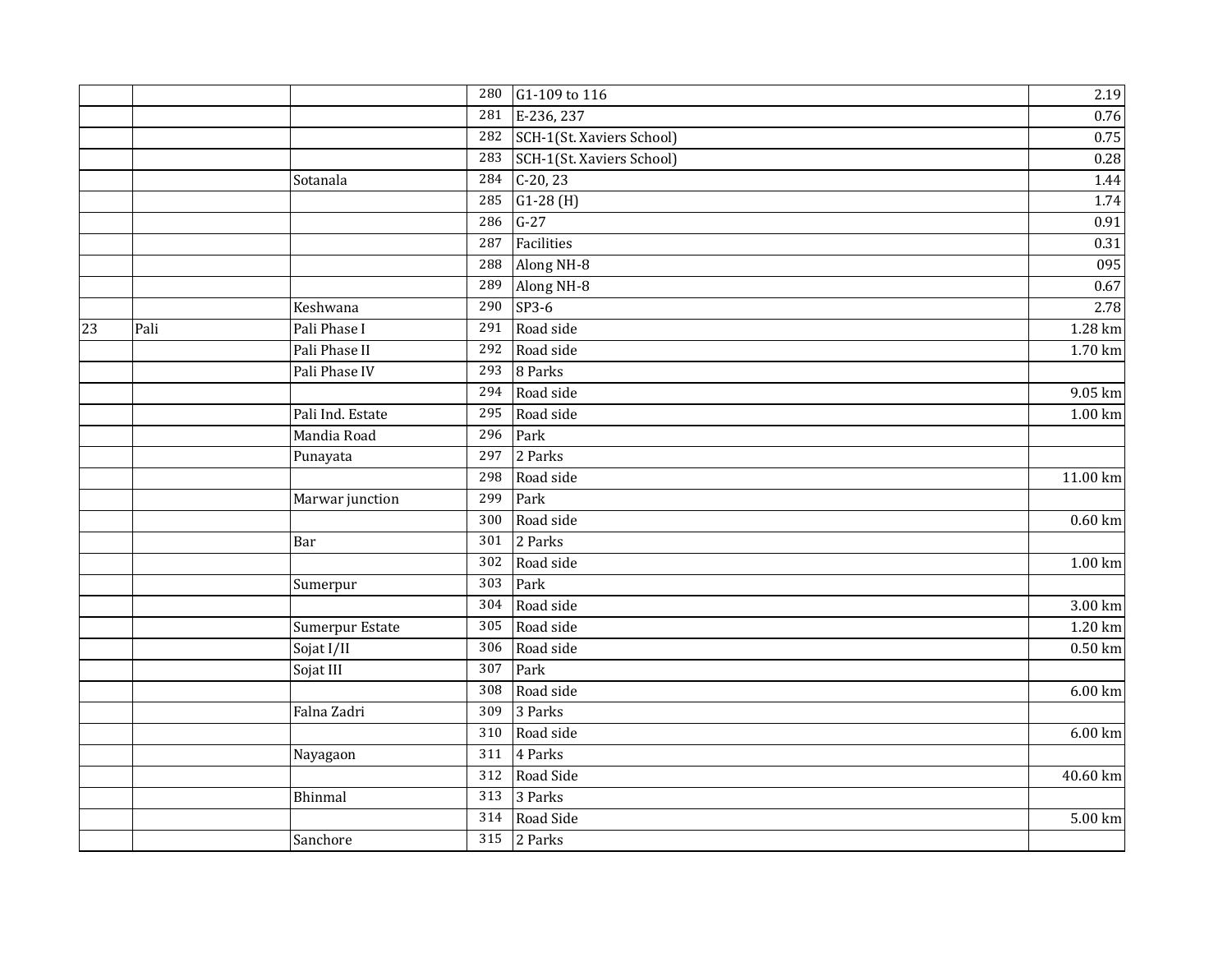|                 |               |                                                         | 316 | Road side                                                                | 2.50 km   |
|-----------------|---------------|---------------------------------------------------------|-----|--------------------------------------------------------------------------|-----------|
|                 |               | Bishangarh I/II                                         | 317 | Park                                                                     |           |
|                 |               |                                                         | 318 | Road side                                                                | 2.50 km   |
|                 |               | Jalore III                                              | 319 | Road side                                                                | $2.00$ km |
|                 |               |                                                         | 320 | 6 parks                                                                  |           |
|                 |               |                                                         | 321 | Road side                                                                | 10.00 km  |
| 24              | Sawaimadhopur | <b>NIL</b>                                              |     |                                                                          |           |
| 25              | Sikar         | <b>IGC Palsana</b>                                      | 322 | Rotary near Plot no. B-97 & commercial plots at the Entrance of the area | 0.18      |
| $\overline{26}$ | Sriganganagar | <b>NIL</b>                                              |     |                                                                          |           |
| 27              | Udaipur       | <b>MIA</b>                                              | 323 | Near commercial complex opposite S-140                                   | 0.2657    |
|                 |               | MIA (Extn.) & IT Park                                   | 324 | Near Plot No. G-11 & 12                                                  | 0.3353    |
|                 |               | MIA (Extn.) Housing Colony                              |     | 325 Park and open                                                        | 0.0754    |
|                 |               | <b>IID Center Kaladwas</b>                              | 326 | Open near plot No F-150 & 151                                            | 0.85      |
|                 |               |                                                         | 327 | Open near commercial complex                                             | 0.05      |
|                 |               | Bhamashah Kaladwas                                      | 328 | Open land near plot no. E1-512(A)                                        | 2.74      |
|                 |               |                                                         | 329 | Open land near E1-459                                                    | 0.21      |
|                 |               |                                                         | 330 | Open land in commercial opposite plot no. IP-3                           | 0.07      |
|                 |               | Fatehnagar                                              | 331 | Open land near ASE Office Cum store                                      | 0.035     |
|                 |               | Sanwar                                                  | 332 | Open land near G-129                                                     | 0.51      |
|                 |               |                                                         | 333 | Open land opposite G1-162                                                | 0.10      |
|                 |               |                                                         | 334 | Open land adjoining to water supply campus                               | $0.50\,$  |
|                 |               |                                                         | 335 | Open land opposite plot no. H1-79 & 80                                   | 0.12      |
|                 |               | Gudli                                                   | 336 | Open land opposite plot no. F-42 &43                                     | 0.71      |
|                 |               |                                                         | 337 | Open land opposite F-176 & 189                                           | 0.92      |
|                 |               |                                                         | 338 | Open land opposite G1-204 & 205                                          | 0.24      |
|                 |               | Kaladwas (Extn.) Industrial<br>(New<br>Industrial Area) | 339 | Open land opposite of G1-148 & 149                                       | 0.38      |
|                 |               |                                                         | 340 | Buffer Zone from plot no. G-25-19                                        | 2.76      |
|                 |               |                                                         | 341 | Open near SP1-3                                                          | 1.06      |
|                 |               |                                                         | 342 | Open opposite F-241 to 244                                               | $0.20\,$  |
|                 |               |                                                         | 343 | Open opposite S7-261-269                                                 | 0.03      |
|                 |               | Kaladwas (Extn.) Residential                            | 344 | Buffer zone along Udaipur Banswara road                                  | 3.67      |
|                 |               |                                                         | 345 | Open land opposite plot no. RH/1-1112 to RE-1198                         | 0.37      |
|                 |               |                                                         | 346 | Open land opposite plot no. RH/1-1133 to 1144                            | $0.11\,$  |
|                 |               |                                                         | 347 | Open land opposite plot no. RH-802 to 814                                | 0.31      |
|                 |               |                                                         | 348 | Open land opposite GSS                                                   | 0.09      |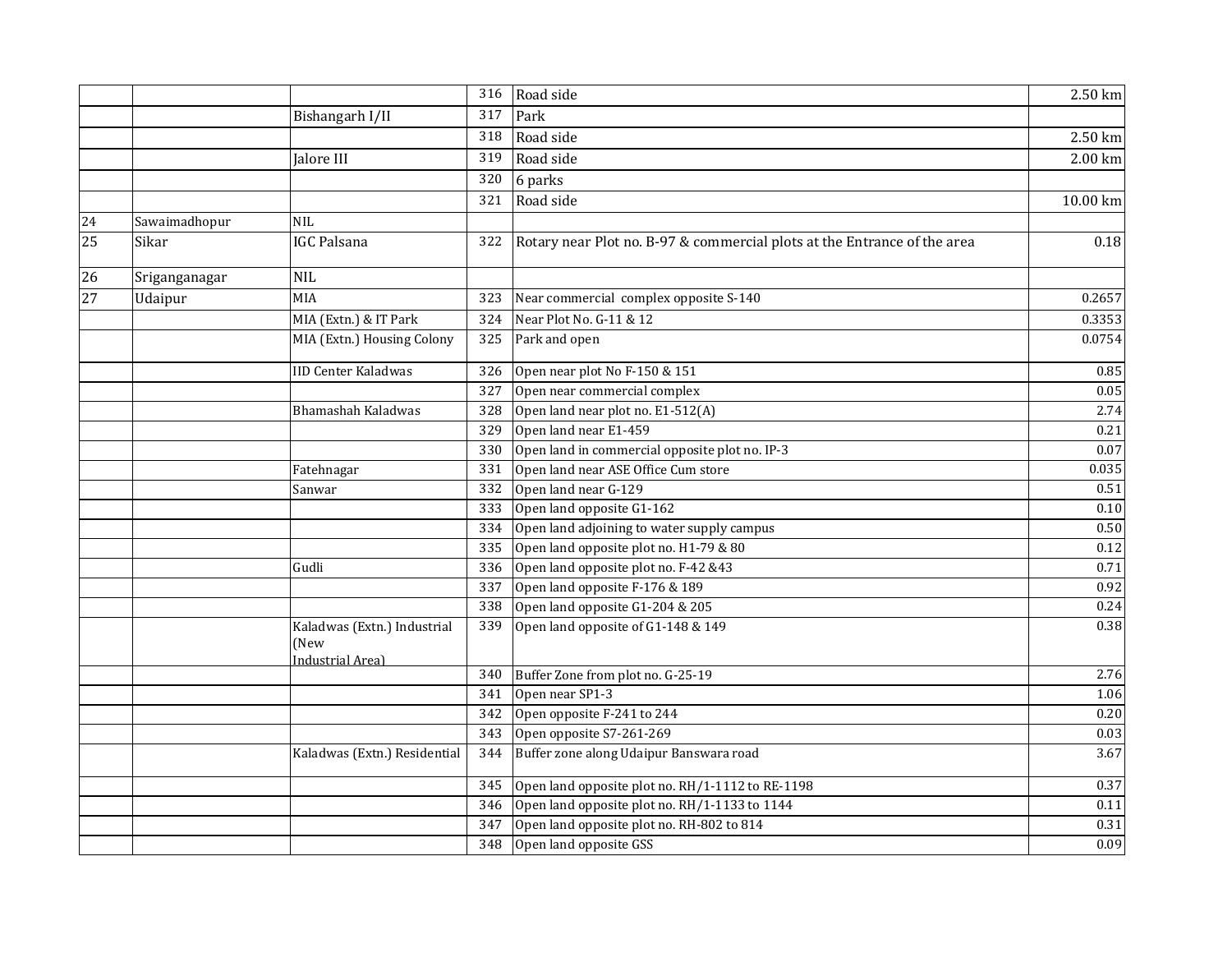|    |           |                  | 349 | Open land near plot no. RB/1-865 to 868                          | 0.56  |
|----|-----------|------------------|-----|------------------------------------------------------------------|-------|
|    |           |                  | 350 | Open land near plot no. RA-338                                   | 0.05  |
|    |           |                  | 351 | Open land opposite plot no. RA-341                               | 0.02  |
|    |           |                  | 352 | Open land (Not in possession) opposite plot no. RG-301 to 307    | 0.68  |
|    |           |                  | 353 | Open land opposite plot no. RE/2-1218 to 1219                    | 0.14  |
|    |           |                  | 354 | Open land opposite plot no. RE/2-1199                            | 0.92  |
|    |           |                  | 355 | Open land near plot no. S2-64 to 70                              | 0.07  |
|    |           |                  | 356 | Open land near plot no. S-91                                     | 0.07  |
|    |           |                  | 357 | Open land opposite plot no. RH/2-688 to 698                      | 0.05  |
|    |           |                  | 358 | Open for RWHS opposite plot no. RH/1-959 to 977                  | 0.26  |
|    |           |                  | 359 | Open for RWHS opposite plot no. RA-953 to 954                    | 0.19  |
|    |           |                  | 360 | Open for RWHS opposite plot no.RB-851 & RB/1-882                 | 0.28  |
|    |           |                  | 361 | Open for RWHS opposite plot no.RA-544 to 545                     | 0.32  |
|    |           |                  | 362 | Open for RWHS opposite plot no.RH-431 to 432                     | 0.047 |
|    |           |                  | 363 | Open for RWHS opposite plot no.S6-160- to 168                    | 0.12  |
|    |           |                  | 364 | Open for RWHS near commercial & plot no. RG/2-1411               | 0.57  |
|    |           |                  | 365 | Open for RWHS near CP7 1 to 3                                    | 0.73  |
|    |           |                  | 366 | Open area                                                        | 0.18  |
|    |           |                  | 367 | UCC Mewar Industrial Area                                        | 0.26  |
|    |           |                  | 368 | opposite-M/S Navneet Motors s-1.40 Mewar IndustrialArea, udaipur | 0.26  |
| 28 | Dausa     | <b>NIL</b>       |     |                                                                  |       |
| 29 | Churu     | Churu            | 367 | Near Plot G-74 to G-77                                           | 0.87  |
|    |           |                  | 368 | Near plot G-117 to G-118                                         | 0.35  |
|    |           |                  | 369 | Near plot of G-132 to 135                                        | 0.49  |
|    |           |                  |     | 370 Near plot of 140 to 145                                      | 0.16  |
|    |           | Sardarsahar      | 371 | Near plot SP-1                                                   | 0.50  |
|    |           |                  | 372 | Near plot 13-15                                                  | 0.55  |
|    |           |                  | 373 | Near Plot no. H1-260 to H1-263                                   | 0.65  |
|    |           | Taranagar        | 374 | Near plot H-37-41                                                | 1.37  |
|    |           | Ratangarh        | 375 | Near plot 97 & 118                                               | 2.56  |
|    |           |                  | 376 | Front of Residential area                                        | 1.30  |
|    |           | Sadulpur Ph. III | 377 | Near plot 96 to 108                                              | 1.72  |
| 30 | Rajsamand | Dhoinda          | 378 | Near plot no. H1-141                                             | 0.583 |
|    |           |                  | 379 | Park near plot no. H1-199                                        | 0.821 |
|    |           |                  | 380 | Woodland                                                         | 0.876 |
|    |           |                  | 381 | Park near plot no. G1-307                                        | 0.234 |
|    |           | Baggad           | 382 | Rotary                                                           | 0.18  |
|    |           |                  | 383 | Open near plot no. E-139                                         | 0.107 |